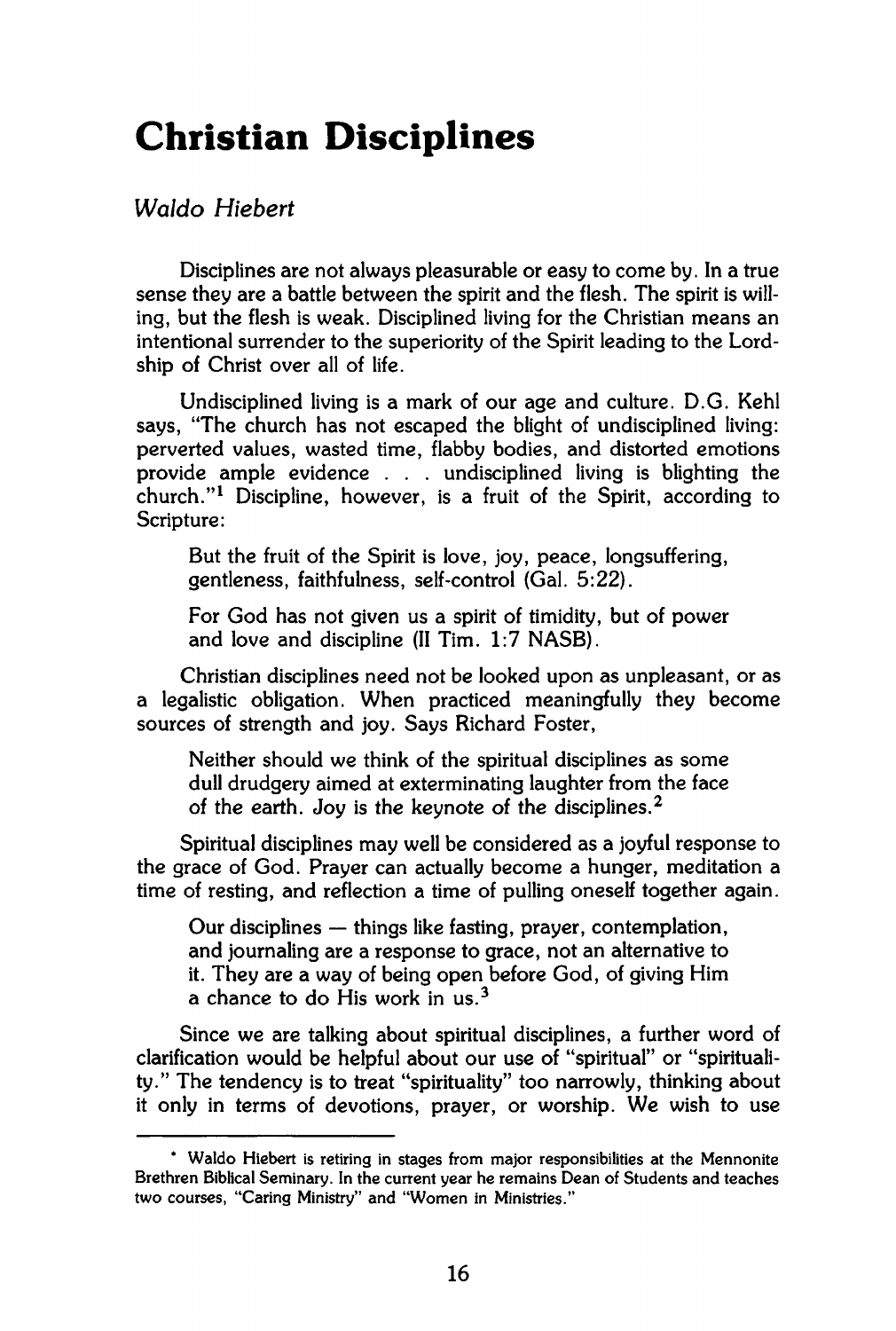spirituality here in a broader sense, so as to cover all of life as being integrated by the spirit of God.

In both the Old and the New Testaments the word "spirit" is equivalent to "breath" or life. Blood and breath are essential for sustaining life. Dr. Roy Fairchild of the San Francisco Seminary says that the opposite of spirit is not matter, but death. You are spiritual when you have God's life in, with, and under all that you are ... Scripture equates spirit with that which is life-giving, the whole human person inclined toward God, to life, to liberation. $\frac{4}{5}$  Spirituality cannot realistically be seen or perceived except through the life and actions of a person. In one of her lectures at Seminary, Dr. Dody Donnelly said "Even though we have never met a "spirituality" coming down, we have met people who are inspirited . . . who have shown self-integration, clear goals, strong identity, serenity, self-acceptance, resting in God in prayer, and most importantly, reaching out to others in loving service . . . these are the signs of the life of the spirit in one another . . . spirituality is how you live your faith."

Then again, spirituality must not be taken out of human experience. Spirituality describes the totality and quality of a person's being. The human and the spiritual must be kept in reasonable balance and be integrated. Father Crawley put it this way in a seminary on healing, "A spiritual person is one who is supernaturally natural, and naturally Supernatural."

While there are many Christian (or spiritual) disciplines, we will only consider five of the basic ones.

### **I. Prayer and Meditation.**

While these disciplines are very familiar, or because they are, time and usage tend to disfigure them, shift them off course, or rob them of their sharpness and effectiveness.

*Prayer:* Oswald Chambers in *My Utmost for His Highest<sup>5</sup>* says, "Our ordinary views of prayer are not found in the New Testament. We look upon prayer as getting things for ourselves. The Bible idea of prayer is that we may know God."

This brings to mind that far too often prayer is seen as getting things, or begging the Lord for what we need and often for what we want. It is most important that in prayer we discover what God wants, rather than what we want. Charlie Shedd writes "Prayer is not first man's trying to get through to God, it is just an opening up to God who is trying to get through to us."<sup>6</sup> So often our prayers are attempts to get through to Him — "To storm the gates of heaven" — while what is really needed is quietness and silence on our part — so that He can speak to us. Did Jesus not say," .. . if one of you fathers is asked by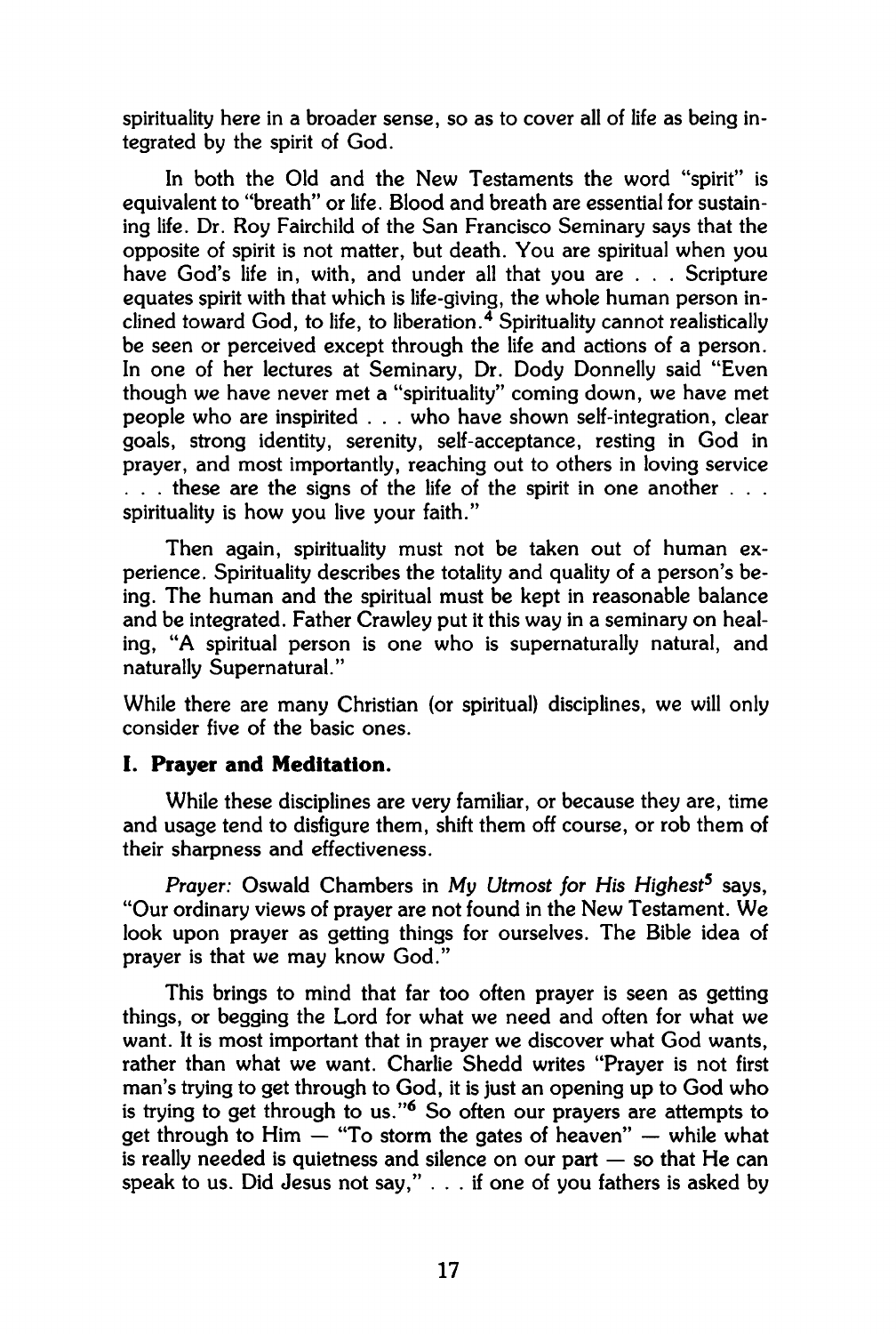his Son for a fish, he will not give him a snake, will he?" (Luke 11:11).

Prayer also needs to be stressed as a dialogue, as a communion between us and God. A new Christian asked the pastor what he must do to pray. The pastor said, "Prayer is not doing something, it is being with someone."

*Meditation:* The root for meditation means: "To measure out." "Medicine" comes from the same root. To meditate is to "measure out," think upon, reflect, sort out, evaluate. Quakers call it "centering down." Scripture calls us to meditate. "In His law he meditates day and night" (Psalm 1:2). "Meditate" occurs at least 10 times in the Psalms. Similarly, Paul exhorts Timothy to "Meditate on these things" (I Tim. 4:14-15).

Meditation and prayer take time; they are not something that can be done in a hurry. One must "center down," become silent, to be able to hear God and His still small voice. We should do God the honor and respect to listen to Him, as much as we expect Him to listen to us! Elizabeth O'Connor says, "To meditate is to love the words you read, and to let them shape you."<sup>7</sup>

Among several basic requirements for a rewarding discipline of prayer and meditation I mention only two.

a. Time and Place. For most people the biggest problem about the devotional life is time, lack of time!

During the last two years I have surveyed at least six churches where I have spoken concerning prayer and renewal. The last question of my questionnaire reads: "What is the greatest problem you encounter in prayer?"

The overwhelming number say, "Time!" Too little time. *Leadership* magazine reported on a questionnaire the editor sent to 500 of its readers about their devotional life. One question reads, "What is the one greatest obstacle you struggle with in your devotional life?" Answers: Time 34%, distractions 9%, consistency 7% and discipline 6%. <sup>8</sup>

We must "buy" time for this discipline; otherwise it will be sporadic, or will not happen at all. I think we all admit that there is time and that it boils down to priority. I offer you a practical suggestion: Put a pencil and paper on your TV set, and each time you finish viewing a program record it on that paper. See the results at the end of a week! We can buy time, if we wish.

Place is important also. There is an emotional and mental asset to designate a place that becomes a familiar and a focused place for meditation and prayer. Jesus frequented the mountains and the desert. He told the Pharisees who prayed so much in public, "go into the closet and shut the door!" Selecting a familiar place is like creating a sanctuary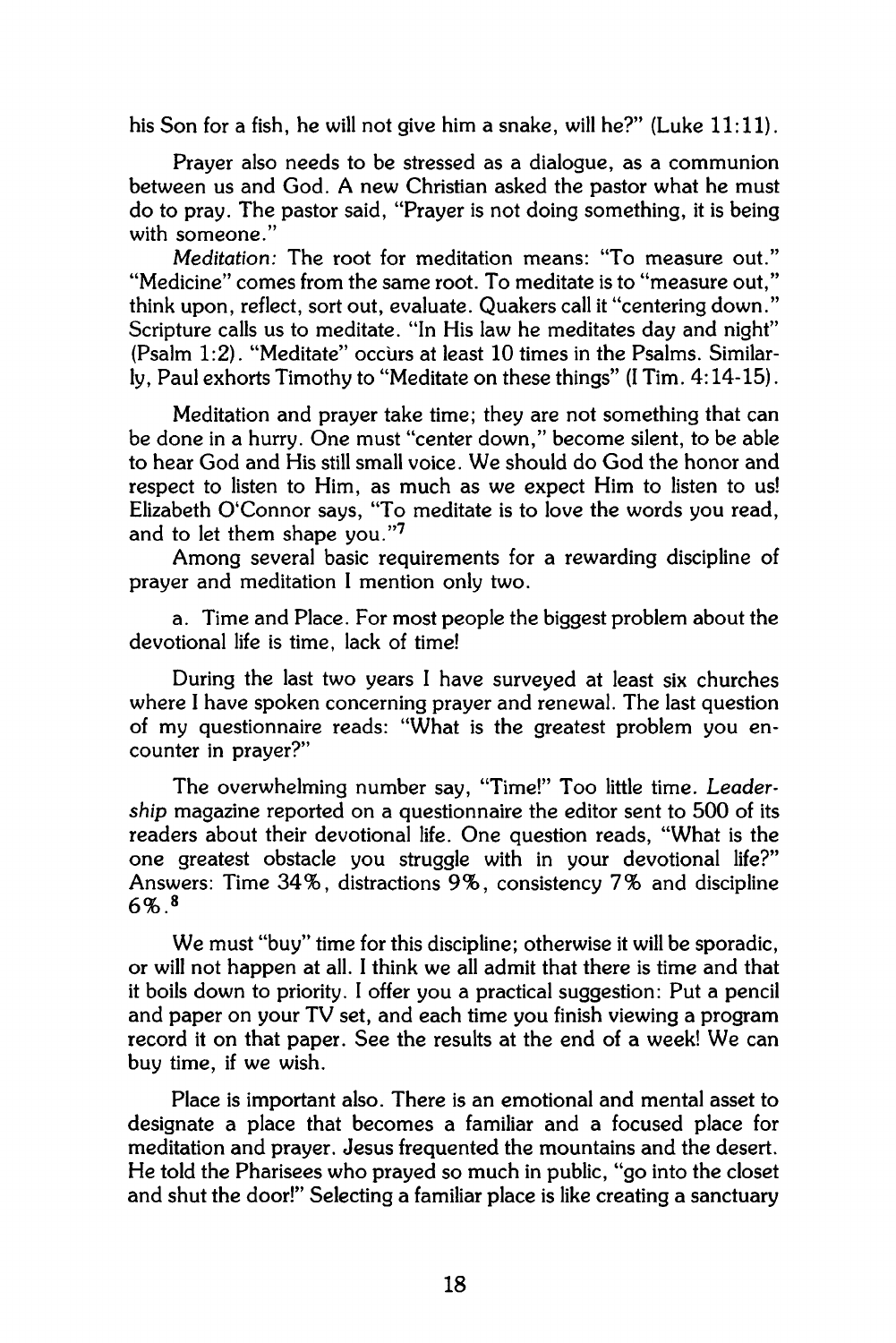where we are familiar and at home in spiritual meditation.

b. A second requirement for effective prayer is to allow this discipline to reach beyond ourselves. Engage in "Kingdom praying" as I like to call it. The Lord's prayer is a kingdom prayer. Two thirds of it deals with the kingdom. Kingdom praying keeps prayer from becoming selfish and self-centered. The vertical relationship will result in a horizontal awareness! Some years ago I was shaken by these words:

"When this link between God's redemptive ordering of history and his demands on our individual lives is served, prayer has a way of floating away from the center, of becoming peripheral to the heart of things."<sup>9</sup>

Prayer must always feel the pain, hurt and concern for people other than ourselves.

When Dr. James Dobson was asked how he accounts for the spectacular surge in his ministry for the family, his answer was that his ministry began to grow when he gave priority to his devotional life.

The blessings and benefits of prayer and meditation are many. Those that should be on such a list are:

a. Renewal: "They that 'wait' (lay it out) upon the Lord shall renew their strength" (Isaiah 40:31).

b. Release from anxiety: "Be anxious for nothing, but in everything by prayer and supplication with thanksgiving let your requests be made known unto God. And the peace of God that passes all understanding shall keep your heart and mind in Christ Jesus" (Phil. 4:6-7).

Gordon Cosby, Pastor of the Church of the Savior, Washington D.C., offers this observation: "The only journey that ultimately matters is the journey into the place of stillness deep within one-self. To reach that place is to be home. To fail to reach it is to be forever restless."

### **II. Spiritual (devotional) reading.**

Reading for personal spiritual growth is quite different from reading for information, analysis, investigation, research, or even different from "reading through the Bible in one year."

Devotional (spiritual) reading is characterized by reading more slowly, contemplatively, reflectively, and with anticipation of being spoken to through the still small voice of the spirit. Basically, devotional reading should be more non-judgmental and non-analytical, particularly so, if we read devotional classics and the Scriptures.

It is probably a good practice to read a chapter a day, or as we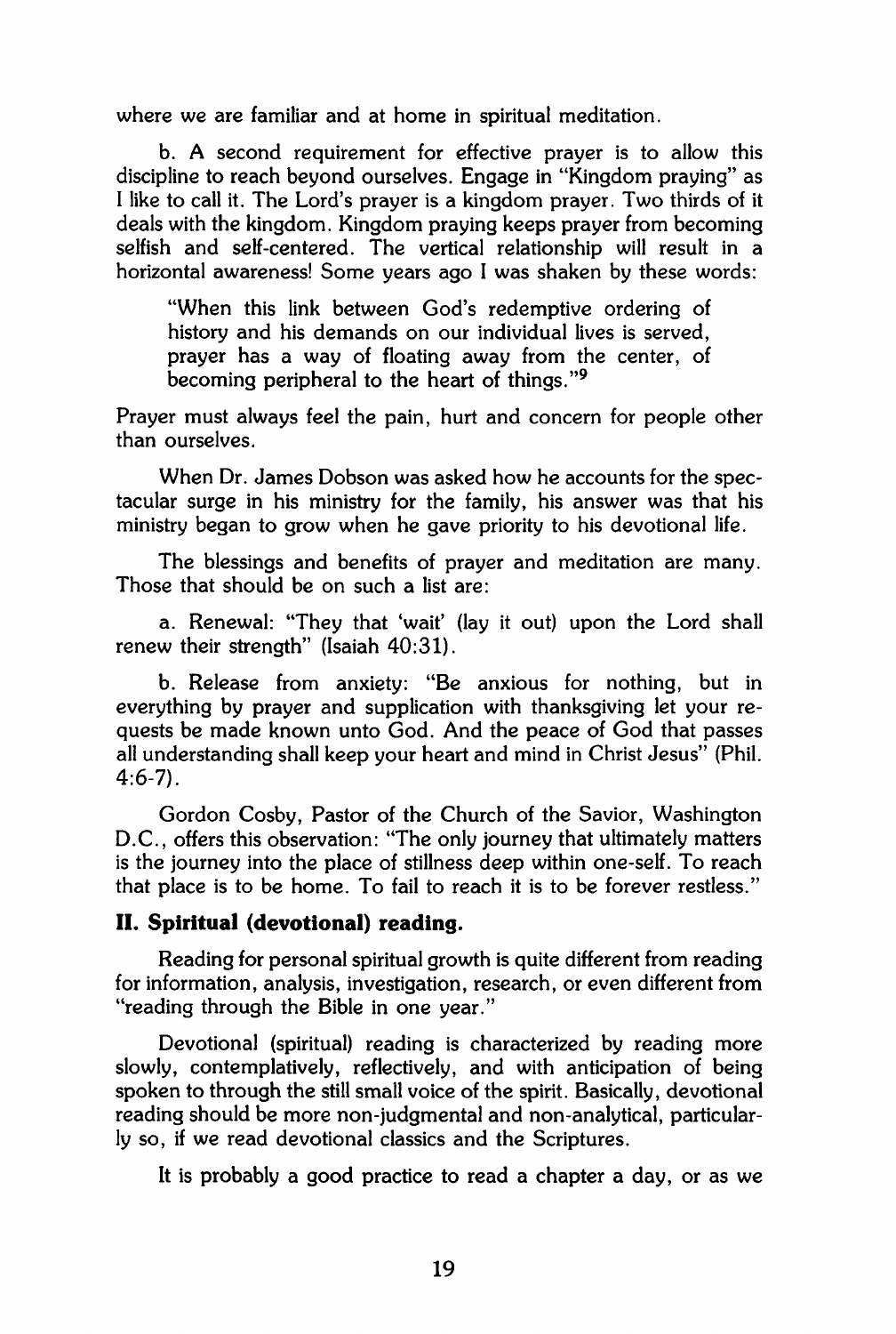understand from Billy Graham — to read one Psalm and one chapter of Proverbs each day. However, there must be the freedom, at least at times, to read more slowly, allowing the Spirit and the Words to guide us. I have heard of "spiritual masters" who read one chapter of the bible over and over for days before going on. I found this to be of benefit for myself. Reading Philippians this last spring, I found chapter one to be so meaningful that I read it day by day, over and over again, especially verses 6, 18, and 22 which brought a special message of hope to me and I literally "relished" the message they gave me.

We come to the Scriptures and the devotional classics, particularly, to be addressed; not to judge, but to be judged. A tourist walked through the halls of a famous art gallery and kept chattering critically about some of the paintings. Thereupon the guide of the art gallery said to the tourist: "Sir, these pictures are not on trial, you are."

The prayer and most useful attitude in devotional reading is summarized by Susan Muto as follows:

An awakening to my deepest self is facilitated if I place myself at the disposal of the master in the words he speaks. I want not to lead, but to be led, not to tell but to listen, not to transform, but to be transformed. Mine is a receptive rather than an aggressive stance. My desire is to follow with docility. Not to negate but to affirm. Not to find fault with the master's words but to allow them to find fault with me. The master may not have all the answers I seek but he is able to witness to what it is like to live in the presence of the Lord.<sup>10</sup>

### **III. Keeping a Spiritual Journal**

A spiritual journal, also called a devotional notebook, is a record of God's activity in our lives. In this journal we record what God is doing in our lives. We trace our thoughts and reflections and record our growth experiences. The journal becomes a tool, an aid to meditation. I have personally found the journal a great aid in overcoming distractions and in helping me to concentrate more fully on the reading and formulating of prayers.

The journal may also record important Scriptures, notes on reflections, plans for the future, ideas to be further pursued, poems or hymns that have become meaningful. Often it is helpful to write out a prayer, expressing our deepest longings, aspirations, dreams, or frustrations, doubts and hurts. The journal is a place where we list people we are committed to pray for. We also record answers to prayer.

Often I add a "corner for praise" since praise is the weakest part of my prayer life. Listing "thank you God" items helps me to be more positive about life.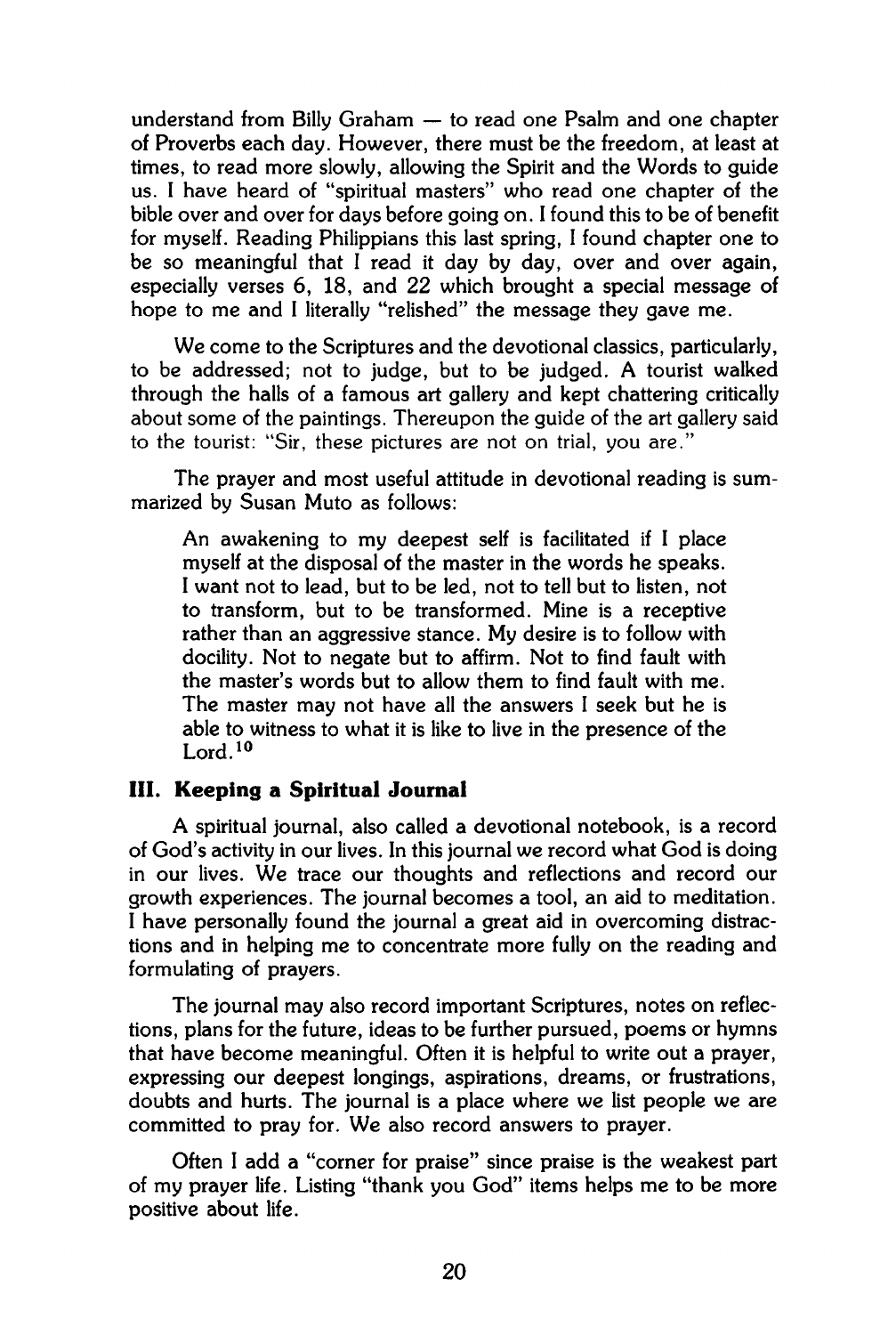The benefits of keeping a spiritual journal are many. Foremost is the fact that we become conscious of the Lord's working in our life; more time is given for reflection and centering down becomes easier and more fruitful. Writing helps to sort our issues and problems so they can be prayed about. Journaling brings praise and worship into our lives. It brings about a better balance in our lives. Journaling helps to clarify our goals and objectives, putting life into clearer perspective. Writing a journal calls for more time for the Word to speak to us and allows time for silence and listening to God.

#### **IV. Fasting**

This discipline is not exactly pleasurable or popular. "In a culture where the landscape is dotted with shrines to the Golden Arches and an assortment of Pizza Temples, fasting seems out of place, out of step with our times."<sup>11</sup>

There is considerable resistance to fasting, probably for several reasons. Some may have a reaction to its excessive practices, especially during the Middle Ages, or because of some very traditional requirements, which produce no spiritual meaning for them. Others find it difficult, because our culture is heavy with emphasis on food and even promotes gluttony. Then, again, others feel that it was an ancient practice but does not actually apply for today — the Bible, you see, does not command it. To be sure, fasting does make uncomfortable inroads into our regular, pleasurable eating habits!

While there are no clear biblical laws that command fasting, its practice in biblical times is a given. Jesus "assumed" fasting, together with giving and prayer (Matthew 6:16-18). Jesus expected his disciples to fast (Matthew 9:14) and referred to fasting together with prayer as essential for spiritual power (Matthew 17:21). In total the Bible makes some 87 references to fasting.

We might also add that fasting has a strong history in the tradition of the Christian church.

Whatever our convictions might be about fasting, there are distinct advantages to this discipline which are only experienced by those who practice it.

1. Fasting reveals what controls us. It is amazing how much I am affected by skipping even one or two meals. I notice it both mentally and physically. I then realize how much I am being controlled by the body, rather than by the spirit. In this sense fasting brings awareness to the need for balance, and for the need of spirit aliveness within us.

2. Fasting increases the effectiveness of intercessory prayer. Fasting and prayer really go together. Fasting brings an earnestness into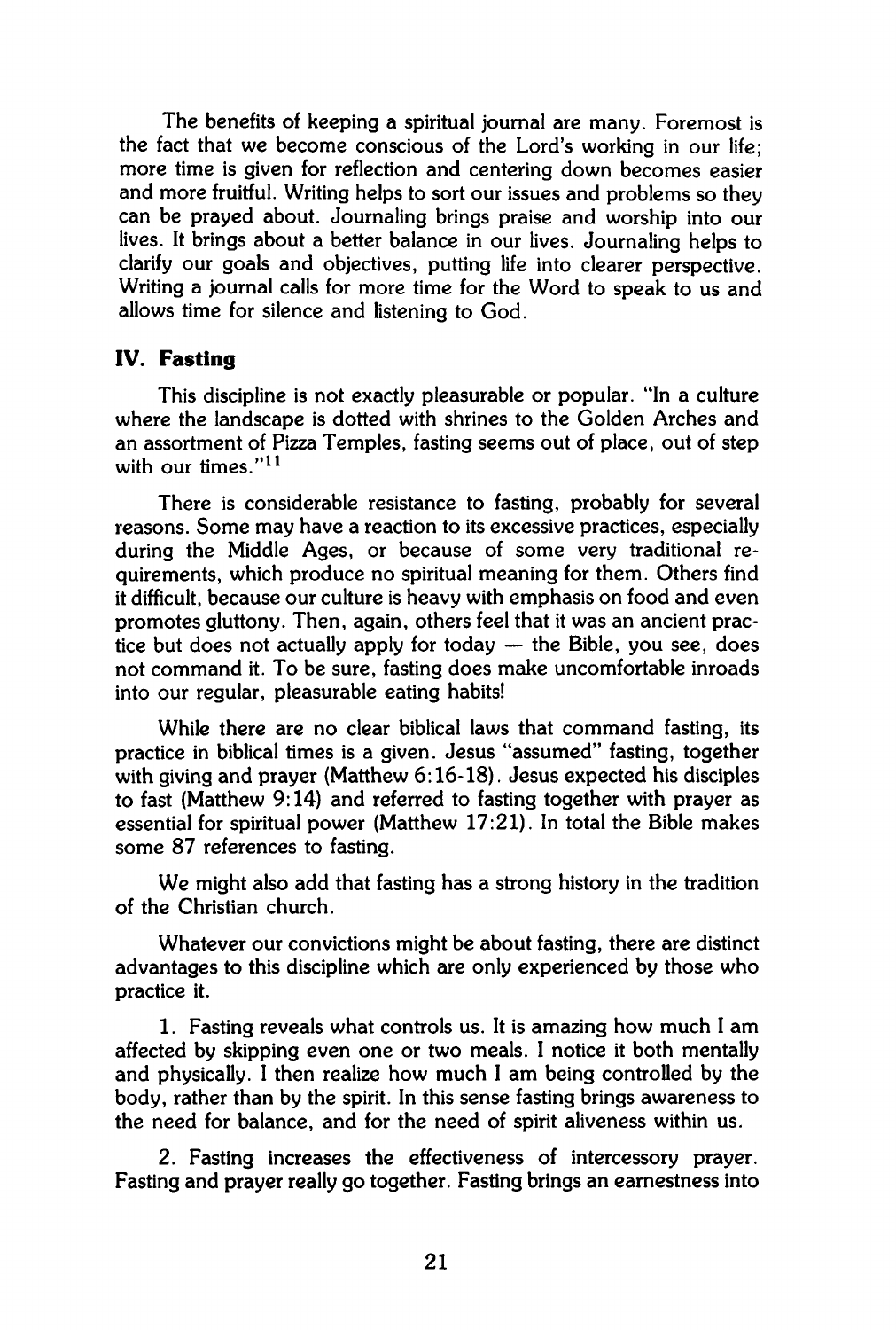the situation being prayed for, a seriousness that sharpens our concentration upon spiritual matters.

3. Fasting, with prayer, increases spiritual power that leads to deliverance from bondage. "Is not this the fast which I chose, to loosen the bonds of wickedness, to undo the bonds of the yoke, and to let the oppressed go free . . .?" says Isaiah 58:6.

A group of students at our Seminary agreed to fast Monday noons and pray for a six-week period, interceding for specific needy persons in South America. Money saved was collected and sent to this needy family in Paraguay. This was putting fasting and prayer into action.

### **V. Creative Solitude**

This discipline refers to periods of extended silence, whether in the context of a group, or personally being alone. Needless to say in our culture where noise, hurry, feverish activity, and a crowd mentality dominate our waking hours, silence is hard to come by. Silence, even for a few minutes in a worship service, makes many people nervous. Being alone for an hour, several hours, or for a day is a major "interruption" in our busy schedules. Foster says, "Our fear of being alone drives us to noise and crowds."<sup>12</sup> Silence, at first, causes us to feel helpless. We are so dependent on words and activity to give us feelings of worth. While silence is often a regular part of daily devotions, this discipline refers to the need of longer and extensive/intensive periods of reflective solitude.

Exactly this kind of silence and solitude is needed from time to time to bring our tattered selves together and bring us to the true source of peace and power: "they that wait upon the Lord receive new strength" (Isaiah 40:31). Morton Kelsey, author of many books on spirituality, says about himself: "I need 15 minutes to an hour per day, one per week to collect the tattered fragments of my life, and once a year I need 1-2 days to center down and see who I am and where I am going, to find out what God wants of me and to get my priorities straight."<sup>13</sup>

Of all the disciplines of the Christian life the periodic, but regular, practice of being in creative solitude may be the hardest to arrange, simply because we are so busy, so tense, so preoccupied with our "muchness and manyness." But it can become the most creative time, for in such silence God can break through as we contemplate His word, hear His voice and review who we are and where we are going. Needless to say we need both fellowship and aloneness. As Dietrich Bonhoeffer says in *Life Together,* 

Let him who cannot be alone beware of community . . . Let him who is not in community beware of being alone . . . Each by itself has profound pitfalls and perils. One who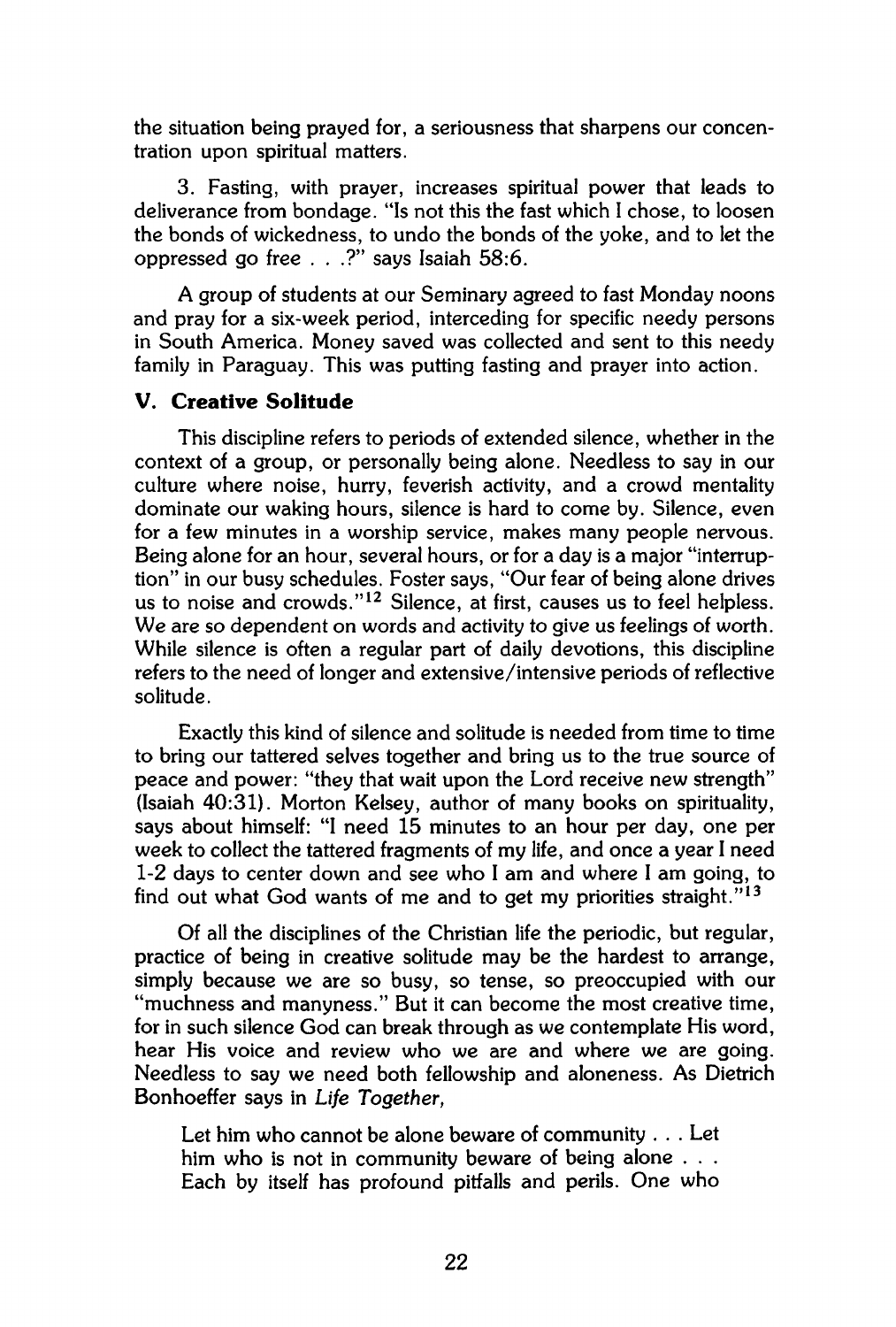wants to fellowship without solitude plunges into the void of words and feelings, and one who seeks solitude without fellowship perishes in the abyss of vanity, self-infatuation, and despair.<sup>14</sup>

I observe however, that the church today is doing very well emphasizing fellowship, but has and is doing poorly in guidance and teaching of the essentials of creative silence for personal growth.

Is not Jusus our model and example in this discipline? He inaugurated His ministry by spending 40 days alone in the desert (Matt. 4:1-11); he chose 12 disciples after an entire night in prayer (Luke 6:12); after a long day's work he "went into the hills by himself" (Matt. 14:23), when the 12 returned after a healing and preaching mission He said to them, "Come away by yourselves to a lonely place . . ." (Mark 6:31); and for the transfiguration experience He chose the silence of a lonely mountain stage (Matt. 26:36-46).

#### *Conclusion*

It is impossible to cover all the classical (disciplines which are central to experiential Christianity) Christian disciplines in a brief article. Hence I have selected only a few of the basic ones. It is these common and familiar disciplines which tend in the course of time, through practice and tradition, to erode, get dull, harden and become empty and lifeless forms, producing little spiritual power and doing little to soothe the guilty conscience. It is exactly these disciplines that need to be restored to biblical perspectives.

Disciplines require discipline; there is no easy way. Dick Eastman calls his well known book on prayer, *No Easy Road.<sup>15</sup>* And the writer of Hebrews says, "All discipline for the moment seems not to be joyful, but sorrowful, yet to those who have been trained by it, afterwards it yeilds the peaceful fruit of righteousness" (12:11).

Nevertheless, in order to be Christian in an age of superficiality, gluttony, instant success, sensuality and activism, the disciplines of silence, deep reflection, refocusing, centering, prioritizing and drinking deeply at the spiritual fountains becomes truly essential. Far too little time (or instruction) is given to meditative prayer and the seeking of God's guidance in our homes, churches and schools. If we waited longer on God we would move more surely (and more swiftly) to our goals.

As we revise our life style to make room for spiritual disciplines, we shall find them rewarding and joyful. Their faithful exercise produces a new song. They do become in the process of practice, joyful responses to the grace of God.